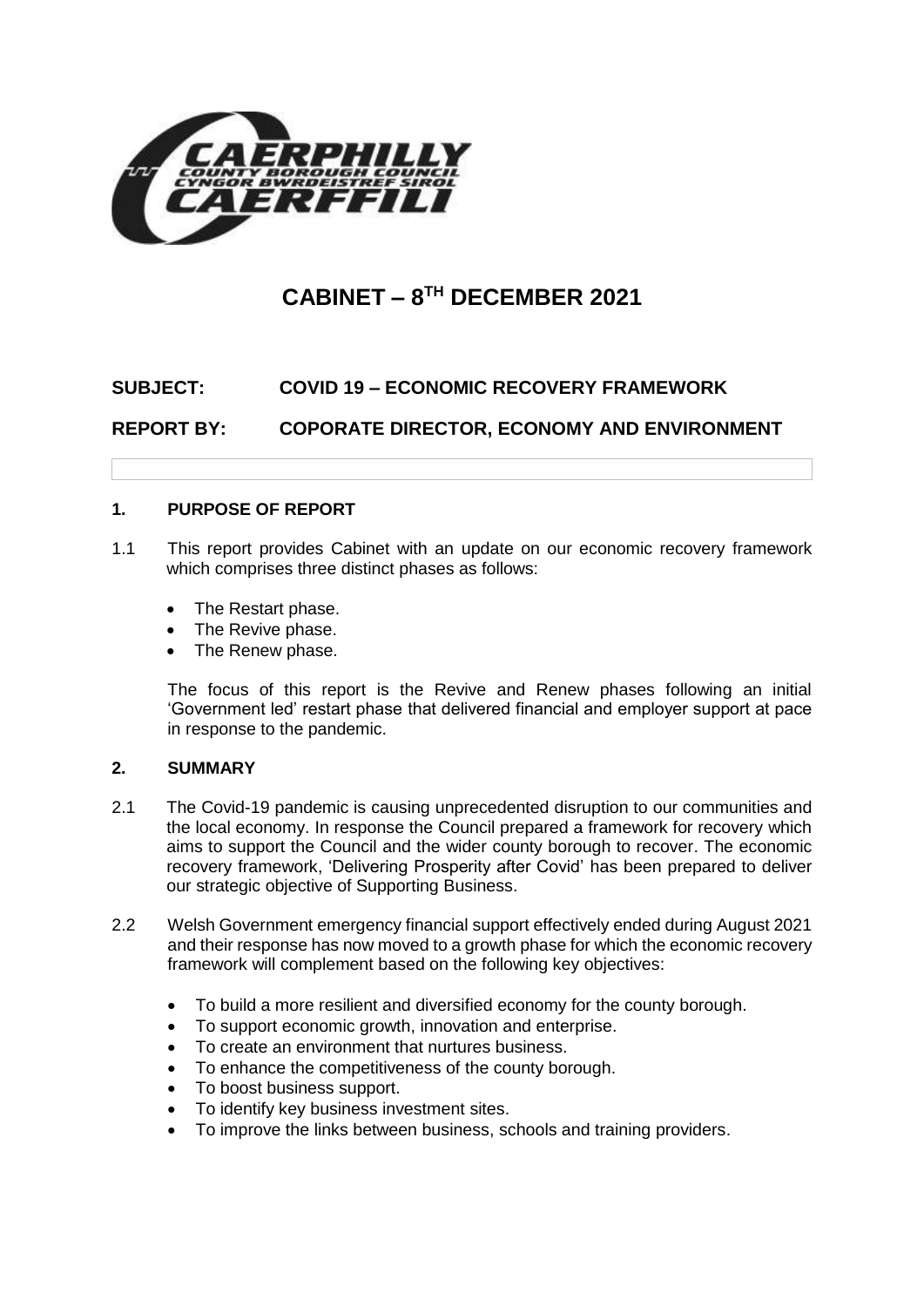## **3. RECOMMENDATIONS**

3.1 To agree the Strategic Direction, Objectives and action plan proposed for the Revive and Renew Phases.

## **4. REASONS FOR THE RECOMMENDATIONS**

4.1 To provide a cohesive framework and action plan for economic recovery.

#### **5. THE REPORT**

- 5.1 The Covid-19 pandemic has caused unprecedented disruption to our communities and the local economy that has been exacerbated by the transition from being a part of the European Union during this period and combined have created logistical challenges and supply chain disruption for local businesses. In response the Council prepared a framework for recovery which aims to support the Council and the wider county borough to recover. The economic recovery framework, 'Delivering Prosperity after Covid' has been prepared to deliver our strategic objective of Supporting Business and builds on the Councils 2018 – 2023 regeneration strategy, A Foundation for Success' which sets out 7 key objectives to support business.
- 5.2 On 7 August this year, the country moved to Alert level 0 which allowed a number of remaining business sectors and premises that were affected by the regulations to open but there is still a requirement for businesses and employers to undertake coronavirus specific risk assessments and take reasonable measures to minimise exposure to, and reduce the spread of coronavirus. Some businesses are starting to recover but at the end of July 2021 there were still around 3,000 employees furloughed in the county borough which is around 3% of the workforce.
- 5.3 The Covid crisis has reinforced the fundamental role of the foundational economy to the well-being of our citizens. It provides the infrastructure of everyday life, serving our essential daily household needs, keeping us all safe and civilised, and provides jobs at the heart of our communities in healthcare, childcare, food, housing, energy, construction, waste and recycling.
- 5.4 The impact of Coronavirus on the local economy is becoming clearer since the restart phase response, with industries that rely on personal interactions suffering more than others, such as the hospitality and leisure industries. The longer-term impacts on structural changes to industry and the service economy are still to be understood but it is evident that we will be living with Coronavirus and its effects for some time.
- 5.5 Research carried out during the height of the pandemic confirmed that the majority of businesses in the county borough were negatively impacted by coronavirus through operational limitations to their business, loss of staff and reductions in turnover. 31% of businesses surveyed felt their staffing requirements would decrease in the long term but on a more positive note, 12% of businesses surveyed had been able to diversify their offer bringing new services or products to the market and to communities in the county borough.
- 5.6 The research identified that 42% of firms felt they needed specific business support to help with the challenges presented by Brexit. In response to this research, the Regeneration Service will be employing an International Trade Support Officer for a fixed period to work with businesses across the county borough to support their overseas trading requirements and aspirations.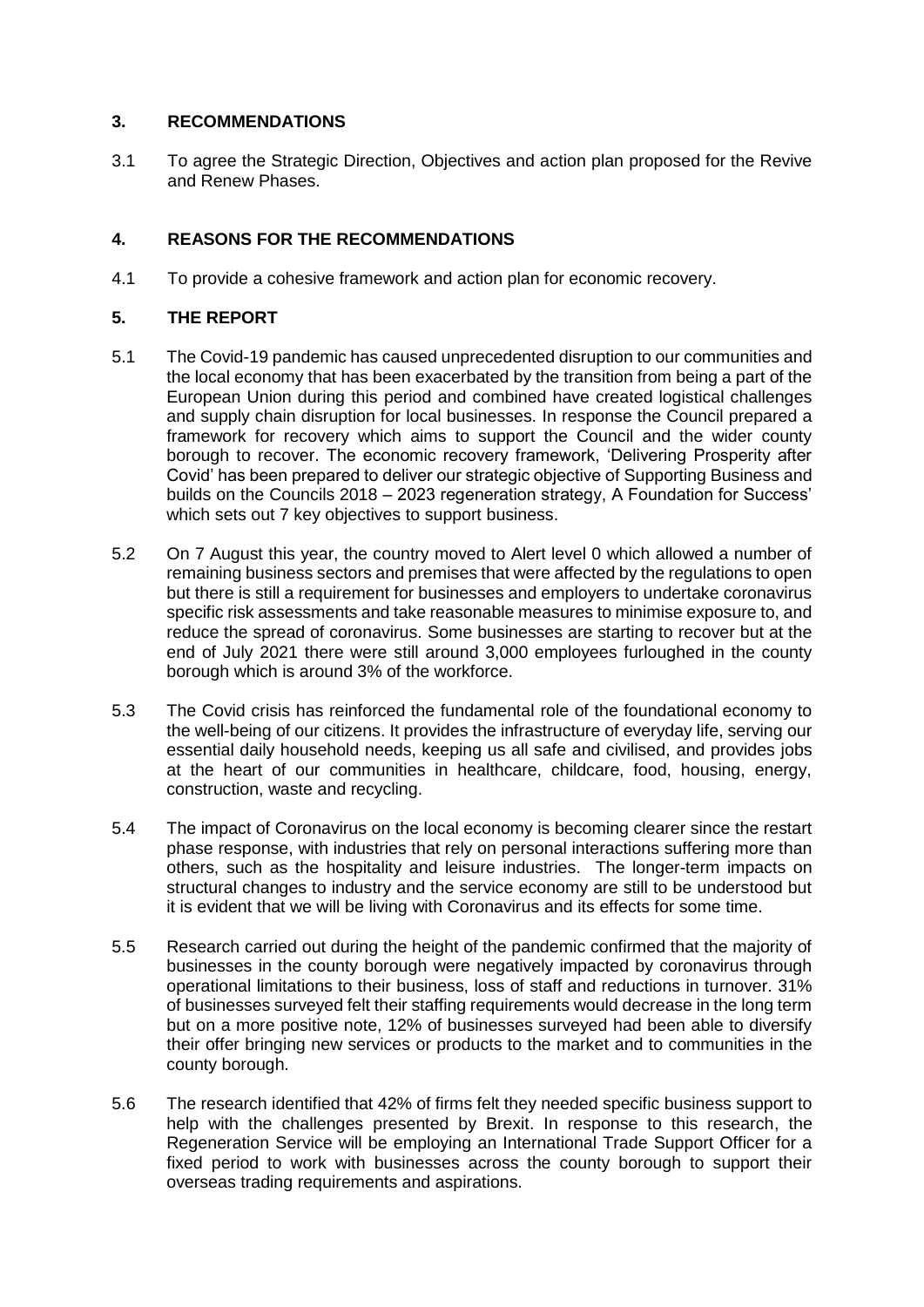5.7 This report provides Cabinet with an overview of the revive and renew phases of our economic recovery framework, 'Delivering Prosperity after Covid' following the restart phase which focussed on reopening town centres safely in the early stages of the pandemic and the targeting of businesses in the county borough to distribute over £55m of emergency phase business support funding on behalf of the Welsh Government.

#### The Revive phase

- 5.8 Using the Council's regeneration strategy, A Foundation for Success, and the suite of area-based masterplans as a basis for addressing structural and strategic improvement, the Revive phase will include policy interventions, financial support and the delivery of major construction projects to create opportunities to provide a diverse range of employment and training opportunities and opportunities to local business supply chains, and will include:
	- Securing funds to overcome high-level public sector challenges, working closely with business to utilise innovative solutions.
	- Understanding future industrial growth as influenced by Brexit and the pandemic, and work with business to strengthen Caerphilly's place in the regional economy.
	- Expediting delivery of major construction projects as a catalyst for growth.
	- Renewing policy interventions through the Second Replacement Local Development Plan (LDP) – working from home, reducing the need to travel, provision of suitable land for development, diversification of town centres, facilitating Active Travel and modal shift.
	- Accelerating Caerphilly Town 2035 and the Place Shaping Framework projects.
	- Ensuring maximum social impact and social value from public sector investment.
- 5.9 Critical to the delivery of the objectives of the economic recovery framework are the following areas identified in the regeneration strategy: Implementation of strategic masterplans, innovation, cluster networks and skills that will be addressed through the following priority areas with each priority having a series of actions identified in the framework:
	- Development of the Foundational Economy.
	- Homes for the Future.
	- Development of cluster and innovation opportunities.
	- Improving resilience through education training and careers advice.
	- Transport Infrastructure and connectivity.
	- Town Centre Regeneration & Diversification.
	- Tourism Recovery.
	- Reconfiguration of existing employment sites and identifying new sites.

#### The Renew Phase

5.10 Building on the Revive Phase the Council-approved Wellbeing and Place Shaping Framework provides a list of potential civic investments across Caerphilly in excess of £231m that align explicitly with the Council's adopted Wellbeing Objectives which are due to be delivered in the next 5 years.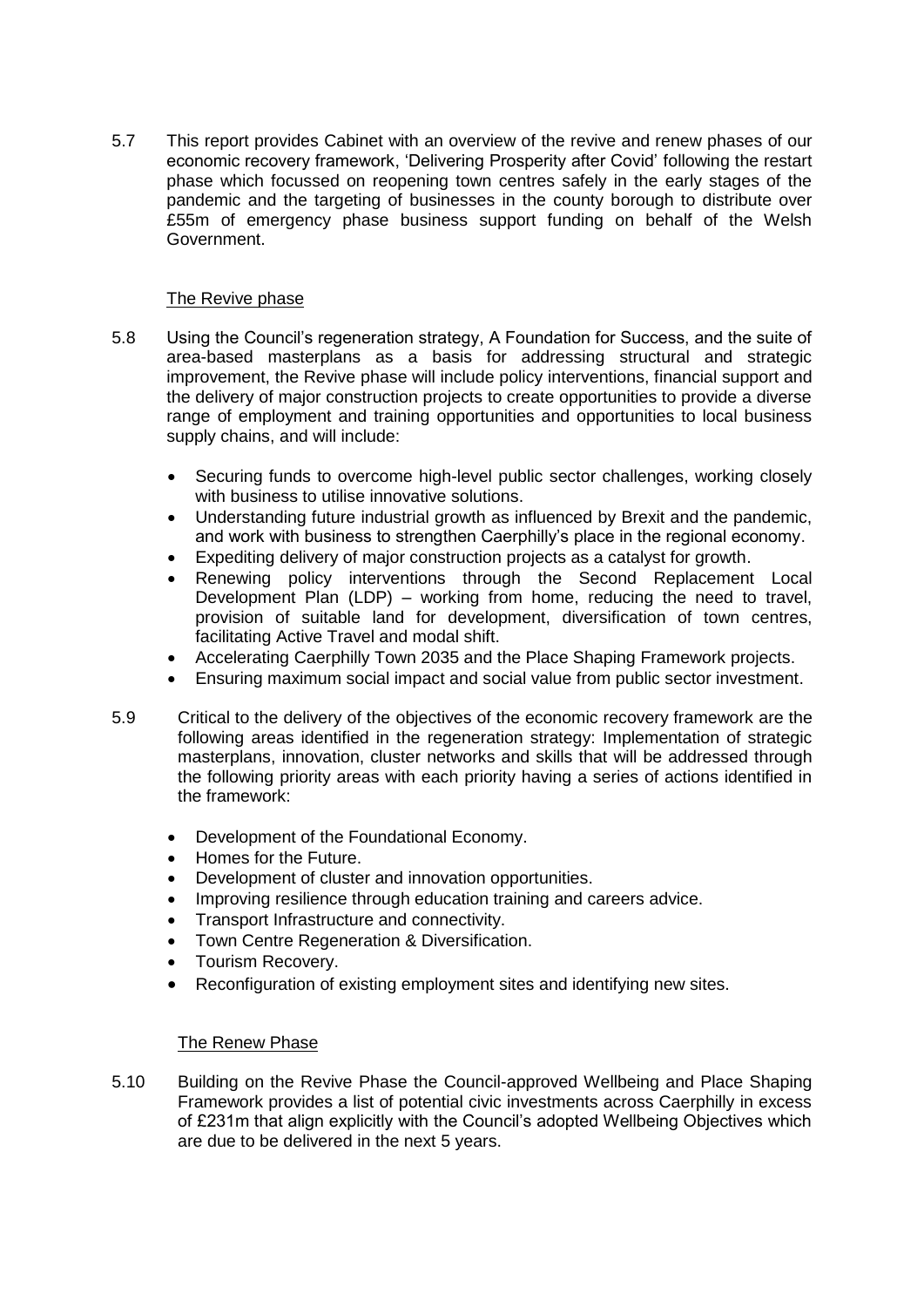Long-term investments in infrastructure such as that proposed within the Place Shaping Framework, holds the potential to rebalance the local economy, enhance productivity and create jobs and opportunities across Caerphilly County Borough. This is of great importance as we support our communities to rebuild a sustainable and resilient future post Covid. The opportunity exists to work together to create a better and more prosperous Caerphilly for everyone, further embedding the Council's "TeamCaerphilly" collective community and civic leadership model of delivery

Strategic improvements that are necessary to drive local economic growth in the Renew Phase for example are:

- Improve access to the digital front door and addressing digital poverty as a barrier to employment.
- Influence regional and Welsh policy and programme development as a member of CCR Regeneration Group, WG regional town centre group etc. through a continued dialogue with the WLGA.
- Build on developing relationship with WG Business Wales, WG Regeneration Team and WG Task & Finish Groups so we can dovetail support packages.
- Developing a coherent marketing strategy for the county borough to attract in new investment.
- Prepare the Final Masterplans for:
	- o Newbridge to Risca Corridor; and
	- o Greater Blackwood.

#### **Conclusion**

- 5.11 The Council, in partnership with the Welsh Government, has been at the forefront of responding to the immediate and short-term needs of local businesses as both coronavirus and Brexit have unfolded. There is now a pressing need to support and strengthen the local economy and in order to do this a renewed strategic approach is required to address this unprecedented period of economic turbulence and lay the ground to enable the county borough to build back better.
- 5.12 This report gives an overview of the framework for economic recovery and provides an overview of the work that is being undertaken to aid economic recovery. The detailed actions to be undertaken over the period of the framework are included in the appendix section of the report, a number of which will require financial support to deliver and staff within the service are looking ahead to the opportunities presented by the Levelling Up and UK Shared Prosperity Funds.

#### 6. **ASSUMPTIONS**

- 6.1 At the time of writing it is assumed that there will be no further emergency government support through both UK and Welsh Government.
- 6.2 Wales will be at alert level zero for the immediate future.

#### **7. SUMMARY OF INTEGRATED IMPACT ASSESSMENT**

7.1 The document 'Delivering prosperity after covid' sets a framework for economic recovery for the Council to work within and outlines a number of actions that will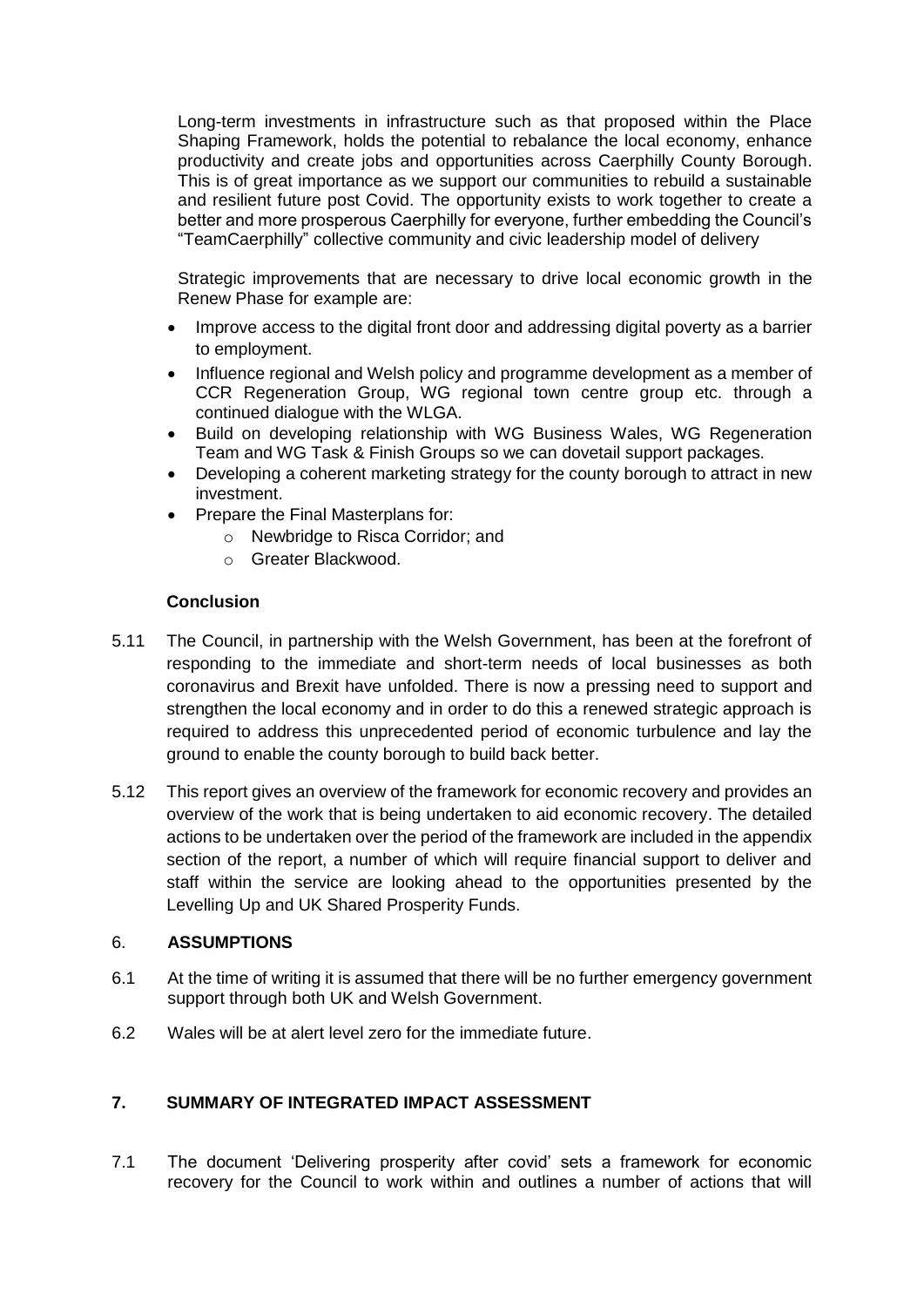support the Council to contribute to a prosperous Wales for the benefit of our citizens. The primary evidence for the direction of the framework is based on the work undertaken for the Council's Regeneration Strategy which covers the period 2018 – 2023 and has been supported by business research carried out during the early part of covid to assess the impact of both covid and Brexit on our business community. The actions identified within framework are positioned to impact positively on our residents and include actions in areas that are socio-economically disadvantaged within our community.

**[Link to full Integrated Impact Assessment](https://www.caerphilly.gov.uk/CaerphillyDocs/IIA/CCBC-IIA-Form-ERF-Final)**

## **8. FINANCIAL IMPLICATIONS**

8.1 The report sets the framework for supporting economic growth aligned to the Council's previously agreed Regeneration Strategy and taking account of the impact of the pandemic. There are no direct financial implications arising from this report in the context of the framework. Projects and work streams that require financial input linked to the framework for economic recovery will be brought forward where required.

## **9. PERSONNEL IMPLICATIONS**

**9.1** The report sets the framework for officers working to support economic growth and prosperity and there are no direct personnel implications arising from this report in the context of the framework. Projects and work streams that require changes to staff resources will be brought forward where required.

## **10. CONSULTATIONS**

10.1 All consultation responses are reflected in the report.

## **11. STATUTORY POWER**

11.1 The Local Government Acts 1998 and 2003.

## **12. URGENCY**

- 12.1 This report is subject to the 'call-in' procedure.
- Author: Paul Hudson, Business Enterprise and Renewal Team Leader
- Consultees: Cllr Eluned Stenner, Cabinet Member for Performance, Economy and **Enterprise** Dave Street, Corporate Director Social Services & Housing Mark S. Williams, Corporate Director Economy and the Environment Rhian Kyte, Head of Regeneration and Planning Stephen Harris, Head of Financial Services and Section 151 Officer Robert Tranter, Head of Legal Services & Monitoring Officer Liz Lucas, Head of Customer and Digital Services Allan Dallimore, Regeneration Service Manager